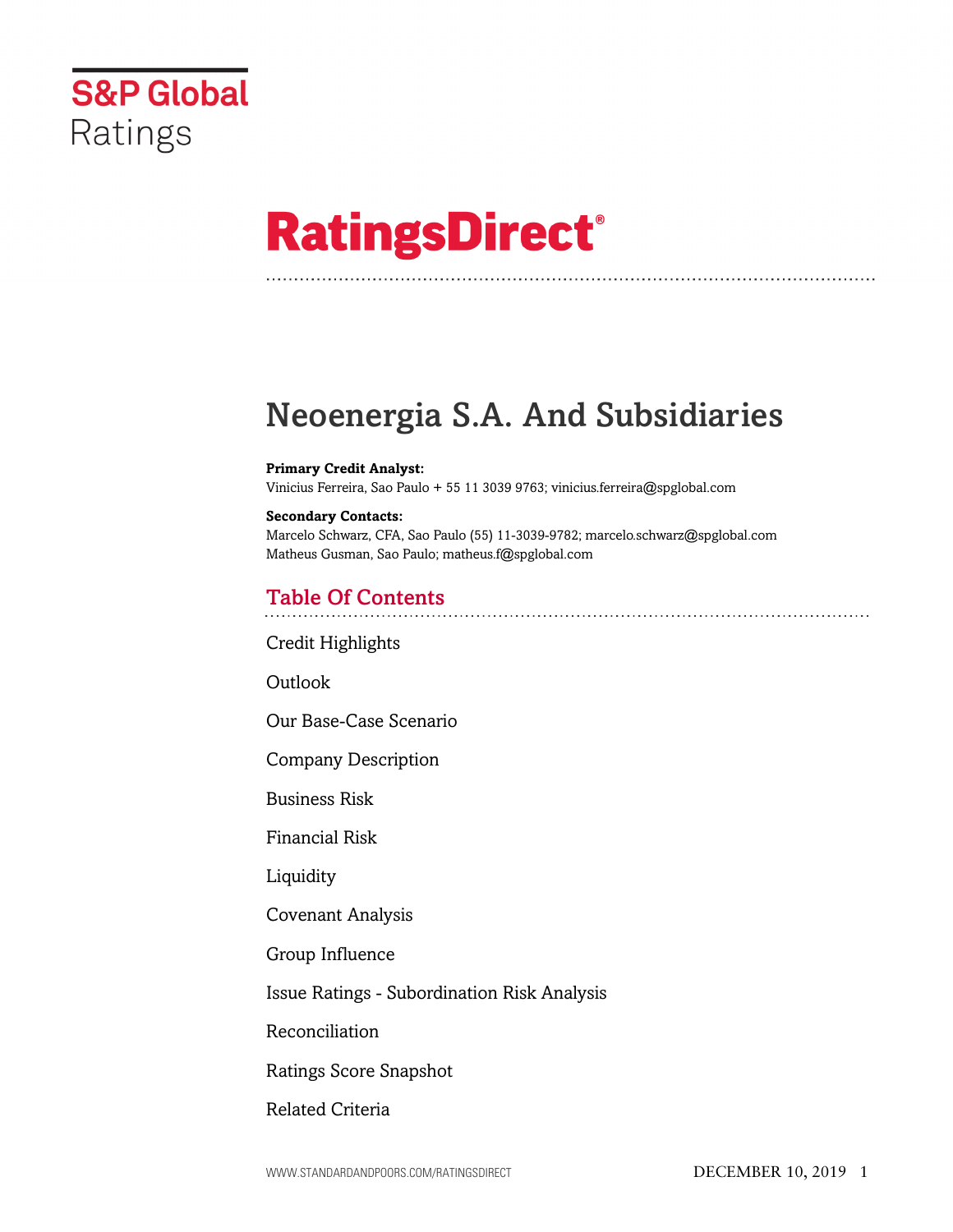## Table Of Contents (cont.)

[Related Research](#page-15-1)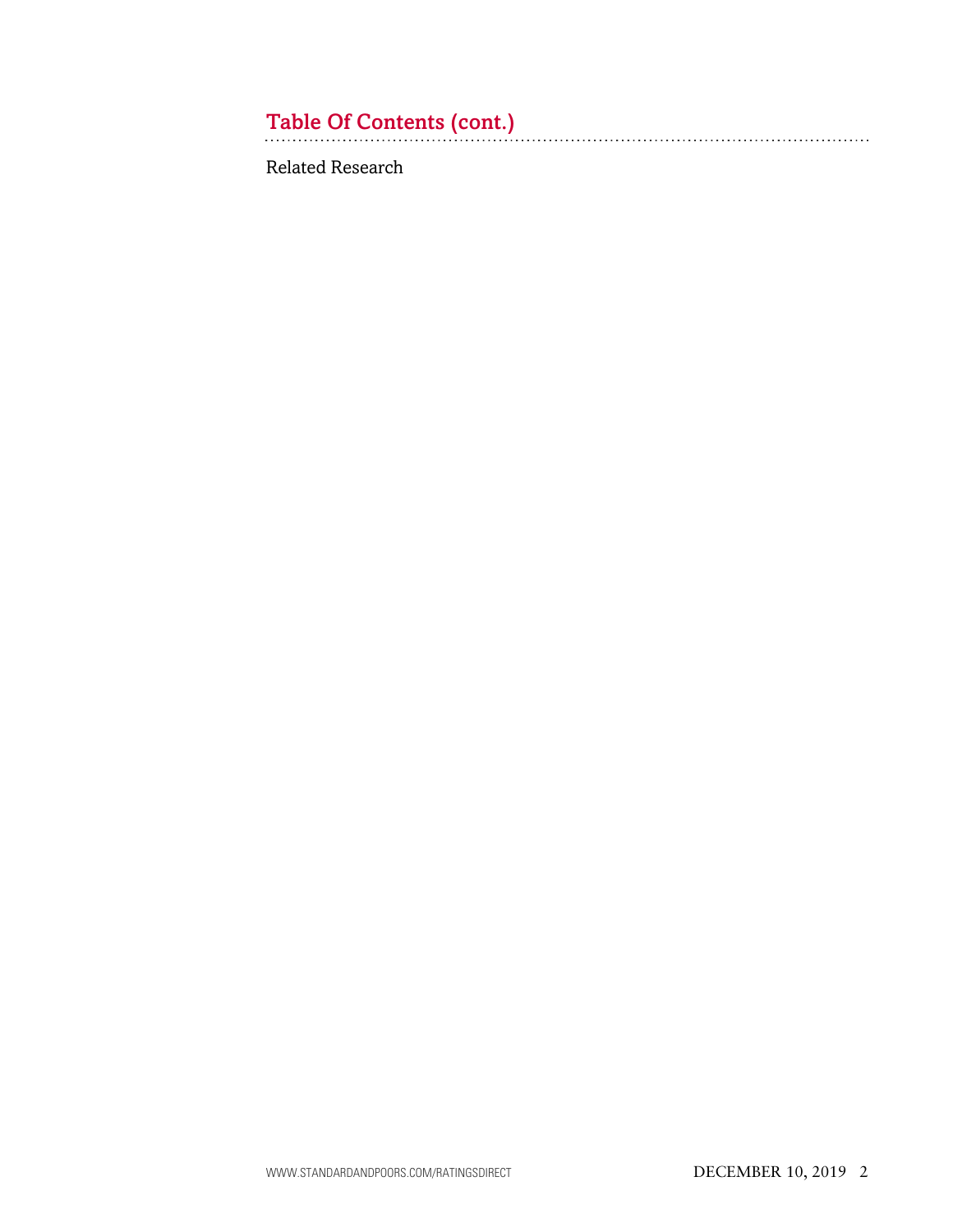## Neoenergia S.A. And Subsidiaries

*(Editor's Note: Following the December 12 rating action on the company and its subsidiaries, the outlook in the rating deck and snapshot has been amended. The date for the ratings in the peer comparison table has been amended as well.)*



## <span id="page-2-0"></span>Credit Highlights

| <b>Overview</b>                                                   |                                                                               |
|-------------------------------------------------------------------|-------------------------------------------------------------------------------|
| <b>Key strengths</b>                                              | Key risks                                                                     |
| Regulated network activities will represent about 80% of the      | Electricity losses still above regulatory targets for subsidiaries, CELPE and |
| group's revenues in the next few years, which brings stability to | COELBA, but we expect overall quality metrics to improve, given the           |
| cash flows.                                                       | ongoing investments.                                                          |
| Generation business has long-term contracts, so the group is less | Execution risk related to the construction of its new transmission lines.     |
| exposed to market fluctuations.                                   | especially during 2020-2022.                                                  |
| Diversified customer base in areas where electricity consumption  | Neoenergia will require new debt to fund its robust investment plan until     |
| is rising at a faster pace than the Brazil's GDP growth rate.     | 2023, maintaining leverage at current levels.                                 |

*Transmission projects should increase stability to Neoenergia's cash flows* We expect Neoenergia to benefit from a more stable cash flow generation in the next few years as the new transmission lines, currently under construction, start operations.

Neoenergia increased its participation in the transmission segment in 2017 and 2018, when it took part in bidding auctions by the regulator to build and operate transmission lines. The received financing for the assets awarded in the April 2017 auction, which involves the construction of a 583 kilometer (km) transmission line and several substations, and it obtained required permits. For the assets it received from the December 2017 auction, which consist of 1,074 km of transmission lines and substations, Neoenergia has secured about 92% of the financing, and is working to get the pending permits. Neoenergia also won the bid in the December 2018 auction. We expect the group to be able to deliver the projects on time, with a possibility of some lines starting to operate earlier than initial expectations, although our base-case scenario assumes these lines would start operations according to their original schedules.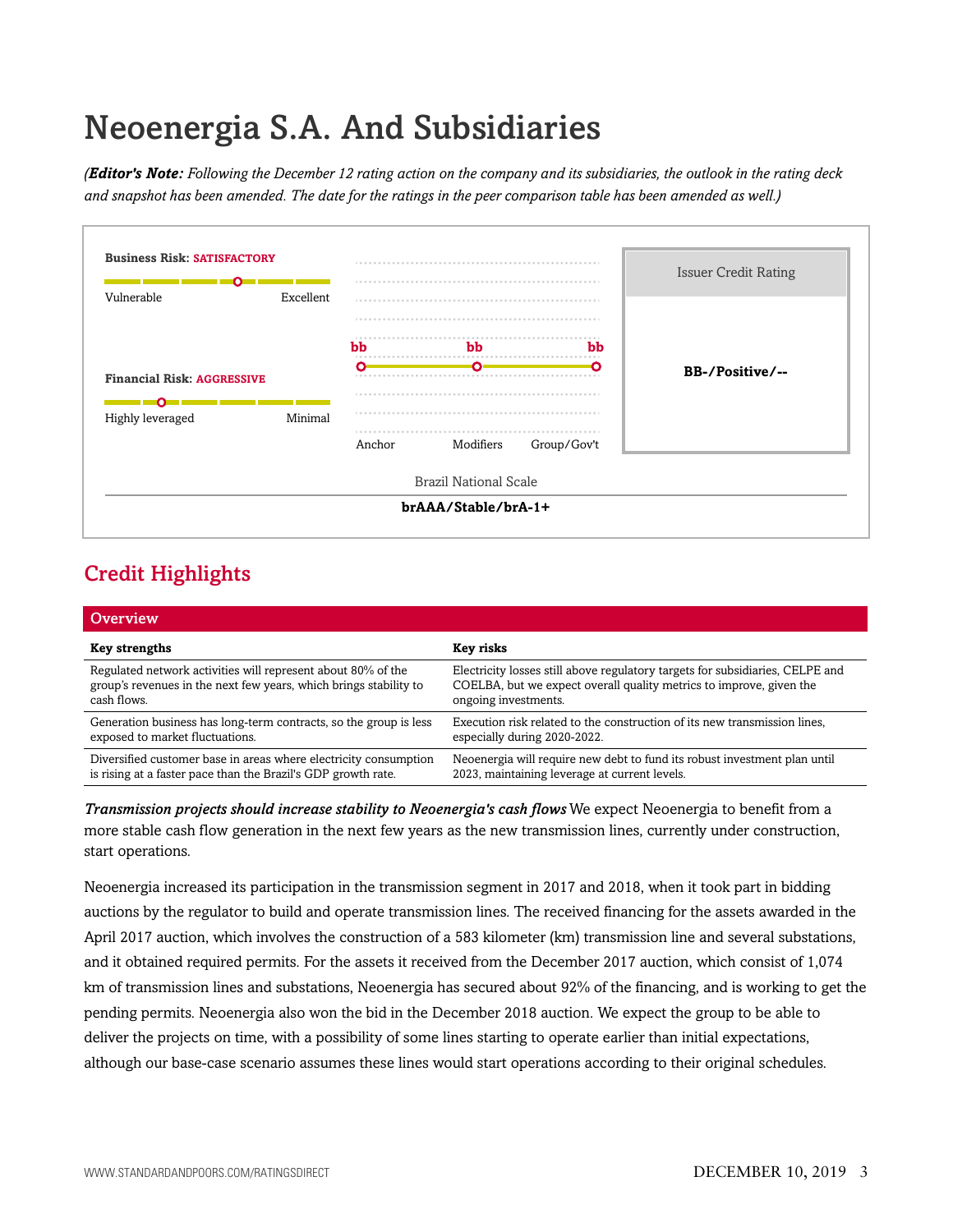#### Works Status On Transmission Lines

| Project                      | Extension        | <b>Expected start of operations</b> |
|------------------------------|------------------|-------------------------------------|
| <b>April 2017 Auction</b>    |                  |                                     |
| Lot 4                        | 583 km           | Aug- $22$                           |
| Lot $20$                     | Sub-station (ss) | Feb-21                              |
| Lot $22$                     | Sub-station (ss) | $Feb-21$                            |
| Lot 27                       | Sub-station (ss) | $Feb-21$                            |
| <b>December 2017 Auction</b> |                  |                                     |
| Lot $4$                      | 729 km           | $Mar-23$                            |
| Lot 6                        | $345km + ss$     | $Mar-23$                            |
| <b>December 2018 Auction</b> |                  |                                     |
| Lot <sub>1</sub>             | 673 km and ss    | Mar-24                              |
| Lot $2$                      | 656 km and ss    | $Mar-24$                            |
| Lot $3$                      | 478 km           | Mar-24                              |
| Lot 4                        | 769 km and ss    | $Mar-24$                            |

*Expansion in renewable energy capacity continues* Neoenergia has also been increasing its footprint in the non-conventional renewable segment. Once the construction of its onshore wind farms in the northeastern region of Brazil are completed, its capacity in the segment will increase from the current 516 megawatt (MW) in operation to about 1,600 MW by 2022. Although this project will consume about R\$4 billion in new investments, which we expect to be financed through debt, the bulk of Neoenergia's capex plan is for its distribution and transmission segments. We expect leverage to remain at current levels until 2023.

*Rate readjustments* In April 2019, Companhia de Eletricidade do Estado da Bahia - COELBA (Coelba), Companhia Energética de Pernambuco - CELPE (Celpe), and Companhia Energética do Rio Grande do Norte - COSERN (Cosern) underwent the annual rate readjustments with an average effect of 6.22%, 5.04%, 4.73%, respectively, which were slightly above our expectations. In our view, the rate readjustments were beneficial because they allow the distribution companies to continue recover the additional electricity costs incurred due to challenging hydrological conditions.

Elektro Redes S.A. went through its fifth rate review cycle in August 2019. We expect a positive effect, given that electricity losses recognized into rates increased to 8.03% from 6.6%, and the company had 97.9% of its investments incorporated into the regulatory asset base. Although an average tariff reduction of 8.3%, it was mainly due to a portion of previous sectorial charges that are no longer applicable, and therefore, doesn't impact the distributor's profitability.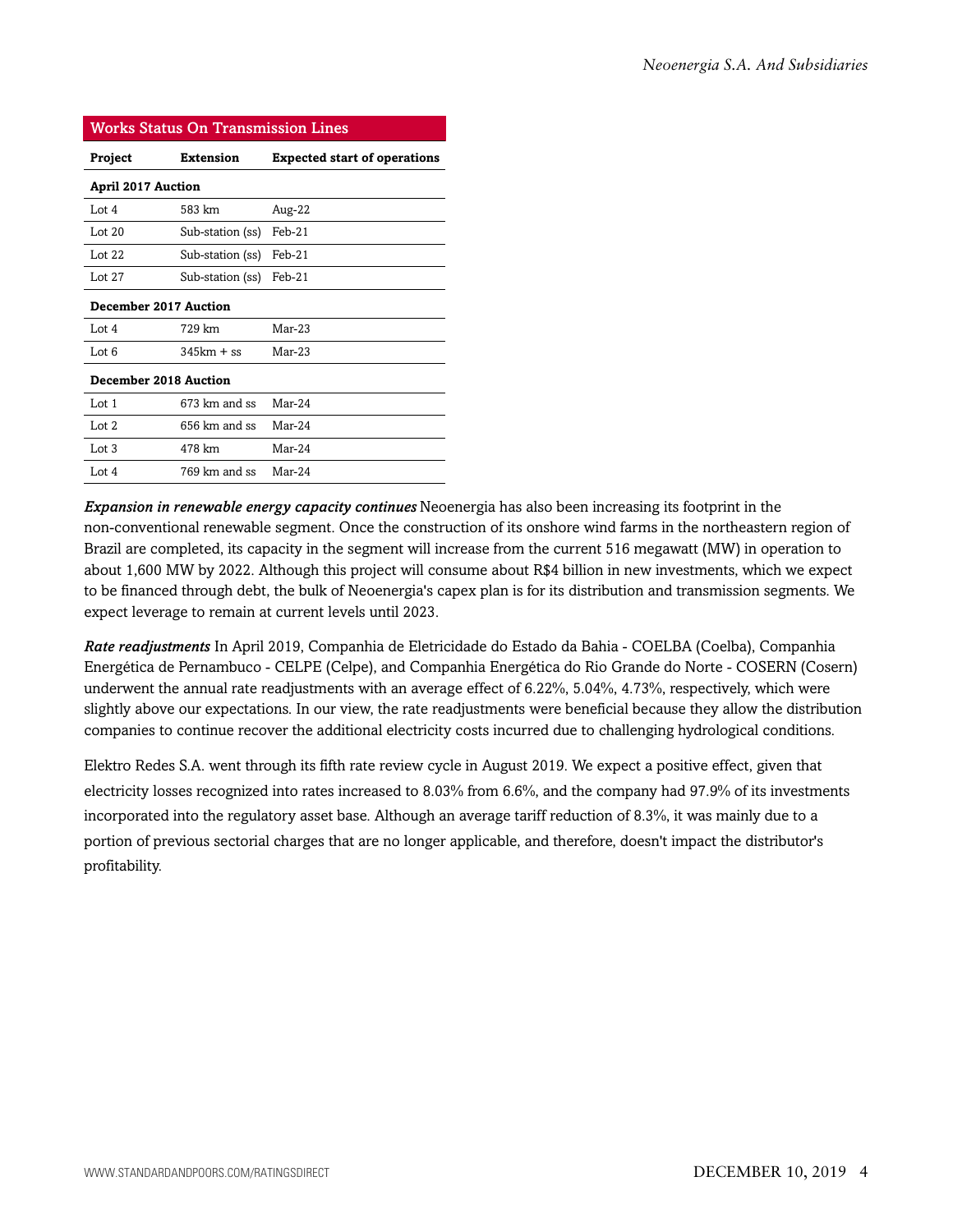#### **Outlook: Positive**

The positive outlook on Neoenergia in the next 12 months reflects that on the sovereign rating on Brazil and takes into consideration our view that the group, as a regulated utility, could be subject to government intervention in a hypothetical sovereign default scenario.

#### Upside scenario

Given that Brazil's rating caps the one on Neoenergia, we would raise the company's rating if the sovereign is upgraded. We could raise its stand-alone credit profile (SACP) if credit metrics improve consistently, especially if Neoenergia generates positive free operating cash flow (FOCF) over the next few years, mainly because of stronger operating performance, because we expect investments to be high.

#### Downside scenario

We could revise Neoenergia's outlook to stable if the same action occurs on the sovereign rating of Brazil. Currently, we don't envision a scenario in the short term that could lead us to downgrade Neoenergia based on its own fundamentals. Rather, we would downgrade it if we believe that Iberdrola S.A. has fewer incentives to provide support to its Brazilian operations, combined with a deterioration in Neoenergia's credit metrics. The latter scenario would consist of funds from operations (FFO) to debt below 9% and debt to EBITDA above 5.5x, which could be a result of larger-than-expected capex and high dividend payouts.

## <span id="page-4-0"></span>Our Base-Case Scenario

| <b>Assumptions</b>                                                                                                                                                                                                                                                                                                                                                                    | <b>Key Metrics</b>                                                                                                                                                                                                                                                                                                                                    |  |
|---------------------------------------------------------------------------------------------------------------------------------------------------------------------------------------------------------------------------------------------------------------------------------------------------------------------------------------------------------------------------------------|-------------------------------------------------------------------------------------------------------------------------------------------------------------------------------------------------------------------------------------------------------------------------------------------------------------------------------------------------------|--|
| Electricity consumption to grow 1.5%-2.0% annually<br>$\bullet$<br>starting in 2020.<br>Rate adjustments to follow our inflation expectation<br>$\bullet$<br>of 3.6% in 2020 and 4.0% in 2021.<br>Given the prospects of low rainfall volumes in Brazil,<br>$\bullet$<br>we expect a generation scaling factor of 80%-85% in<br>2020 and 2021, which will result in wider electricity | 2019E<br>2020E<br>2021E<br>EBITDA (bil. R\$)<br>$6.2 - 6.5$<br>$5.7 - 6.0$<br>$5.5 - 5.8$<br>Investments (bil. R\$)<br>$4.3 - 4.7$<br>$5.3 - 5.7$<br>$3.8 - 4.2$<br>Debt/EBITDA (x)<br>$3.0 - 3.5$<br>$3.0 - 3.5$<br>$3.0 - 3.5$<br>FFO/Debt (%)<br>$20 - 25$<br>$20 - 25$<br>$20 - 25$<br>Note: Metrics adjusted by S&P Global Ratings. E--Expected. |  |
| costs for generators and distributors.<br>Investments of about R\$5 billion in 2020, and will<br>$\bullet$<br>surpass R\$6 billion in 2021, in order to finish the<br>construction of the transmission lines.<br>• The large portion of these investments to be<br>financed through new debt.                                                                                         |                                                                                                                                                                                                                                                                                                                                                       |  |
| A conservative dividend policy, distributing the<br>٠                                                                                                                                                                                                                                                                                                                                 |                                                                                                                                                                                                                                                                                                                                                       |  |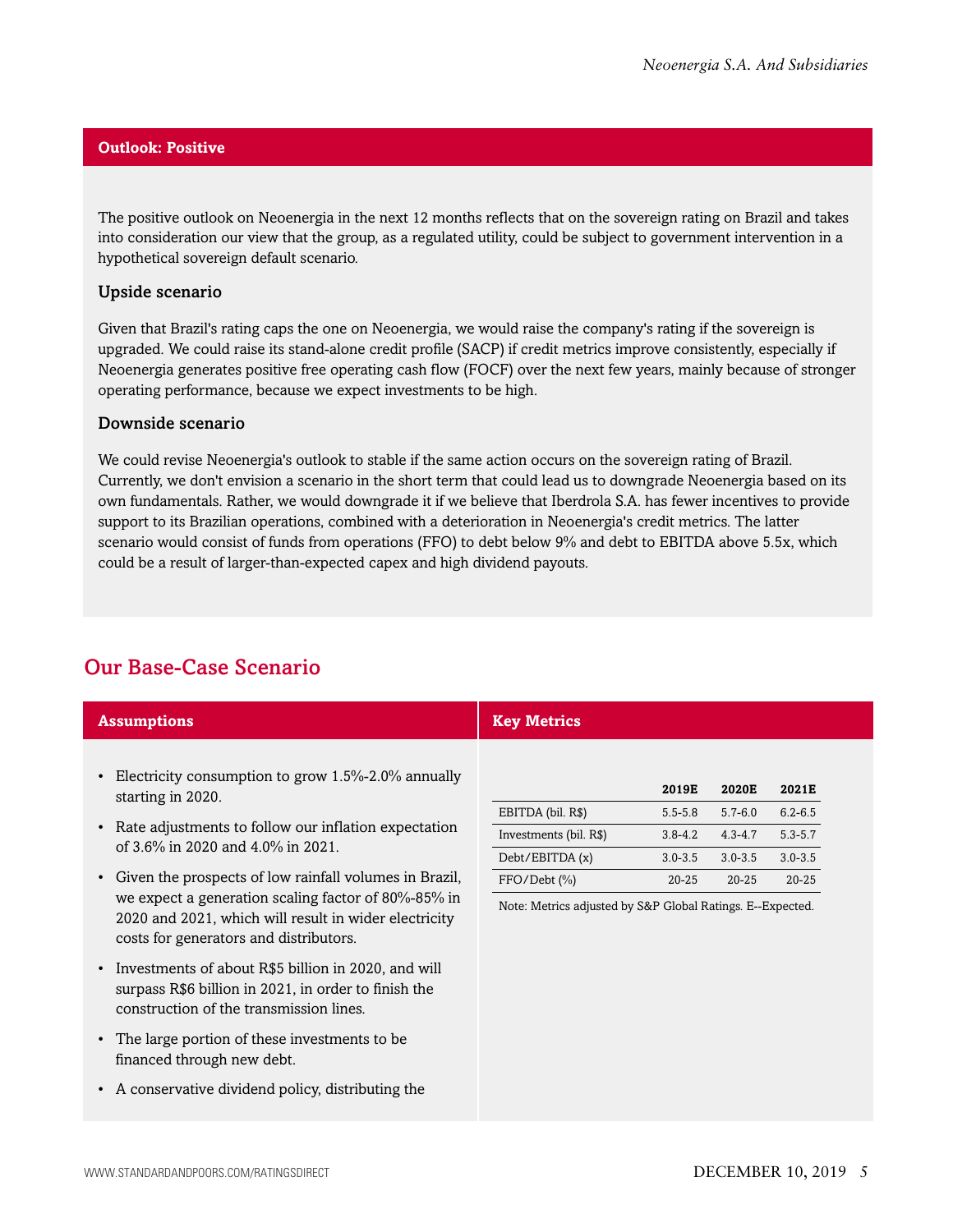minimum required by law, which is equivalent to 25% of previous year's net income.

#### Base-case projections

*Distribution business will remain the core business.* Although Neoenergia is widening diversification with investments in transmission and unconventional renewable generation, the distribution business will continue to generate the bulk of consolidated cash flows.

*Transmission lines will increase cash flow stability.* Even though we consider the distribution business as stable, the time mismatch between incurred costs and their recovery only during the next rate readjustment can add volatility to cash flows, as seen in the recent years amid the prevailing weak hydrological conditions in Brazil. Nonetheless, we understand that the additional cash flows from transmission lines will help stabilize the operating performance on a consolidated basis.

Neoenergia's investment will require additional debt, but as soon as its new assets start operations, we don't expect credit metrics to change materially, because debt to EBITDA should remain at 3.0x-3.5x and FFO to debt between 20%-25% in the next few years, while FOCF will remain negative.

## <span id="page-5-0"></span>Company Description

Brazil-based electric power integrated group Neoenergia, through its subsidiaries, operates in the electric power distribution (Coelba, Celpe, Cosern, and Elektro), generation (Calango 6, Lagoa 1, Termope, and others), and transmission and trading (NC Energia) segments. Through its four distribution companies, Neoenergia serves approximately 34 million clients, having distributed about 56.5 terawatt hours (TWh) of electricity in 2018 (including the free market). The group has about 700 km of operational transmission lines, while more than 4,500 km are under construction. Neoenergia also has about 4.0 gigawatts (GW) of installed capacity through hydro, thermal, and wind power plants, including the stakes in the jointly-controlled 1,819 MW Teles Pires hydropower plant and the 10% stake in the 11,233 MW Belo Monte hydro plant, and it's constructing wind parks for 1.0 GW. In the rolling 12 months ended Sept. 30, 2019, Neoenergia reported revenue of R\$27.8 billion and EBITDA of R\$5.4 billion.

Iberdrola (BBB+/Stable/A-2) controls Neoenergia with a 51.04% stake. Caixa de Previdência dos Funcionários do Banco do Brasil (Previ) holds 30.29% of the group, and the 18.67% remaining portion is free floating. Iberdrola is the second-largest power generator and distributor in Spain, as well as the leader in renewables, has operations in U.K. through Scottish Power, and in Latin America and the U.S. through Iberdrola Renovables and Avangrid.

## <span id="page-5-1"></span>Business Risk: Satisfactory

*A large, well diversified group.* In our view, Neoenergia has large scale and exposure to regulated network activities, and a diversified business portfolio. It's also one of the largest electricity distributors in Brazil through its four subsidiaries--Coelba, Celpe, Cosern, and Elektro Redes--and is increasing its footprint in unconventional renewable generation. On the other hand, we view Neoenergia as geographically concentrated, because it operates solely in Brazil.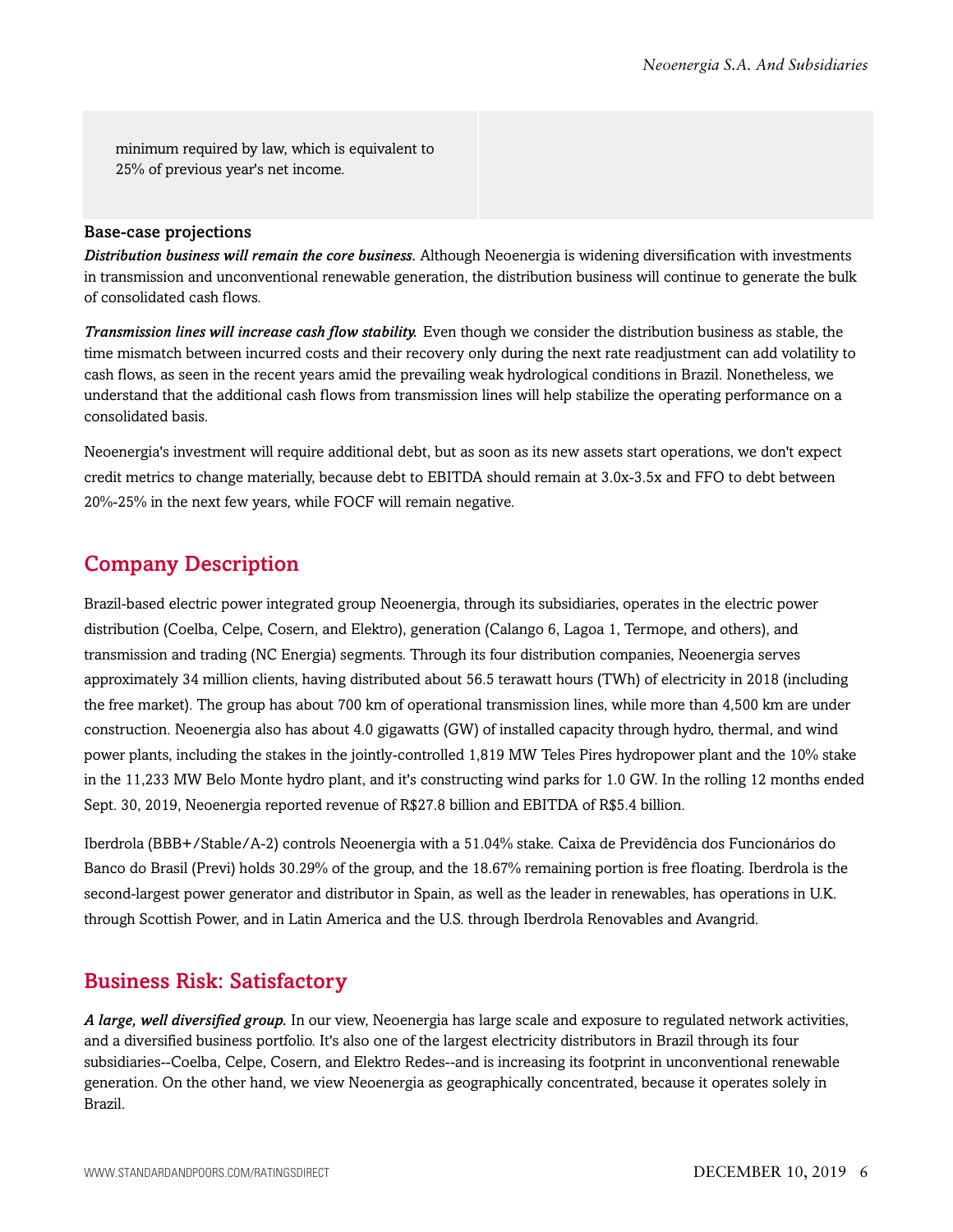*The high share of cash flows coming from regulated activities.* One of Neoenergia's business strengths is that electric power distribution activities generates about 80% of the group's EBITDA. This offers a high degree of cash flow predictability, which should further improve in the next years, as new transmission lines enter into operations, given that their revenues are based on their availability to the system, therefore, not exposed to volumes.

We view the regulatory framework in Brazil as credit supportive, with a track record of fully respected contracts among industry players. Nonetheless, regulatory independence is still recovering after political interference earlier in the decade temporarily weakened the financial stability of the players, especially in the electricity distribution segment. Neoenergia's highly regulated distribution business serves three of the country's largest states in terms of GDP in northeastern Brazil and a portion of the state of São Paulo, the country's most populous and wealthiest state. Although electricity consumption at its concession areas in the country's northeast historically increased above both Brazil's overall consumption and that of the northeastern region, the country's weak economy has taken a toll on the group's operations.

*Diversified customer base.* In the distribution segment, we consider the group's client portfolio as diversified with the more stable and inelastic residential customers representing about 45% of consolidated captive market demand. Even though three out of the group's four distribution companies are located in the northeastern region of Brazil that has a lower-than-average electricity consumption per capita, overall electricity consumption growth is above the country's GDP growth rate. Although Neoenergia doesn't present diversification in terms of multiple regulatory jurisdictions, it serves about 13% of the country's power demand or about 56.5 TWh.

#### **Captive Market Breakdown**

Data from the first three quarters of 2019



Copyright © 2019 by Standard & Poor's Financial Services LLC. All rights reserved.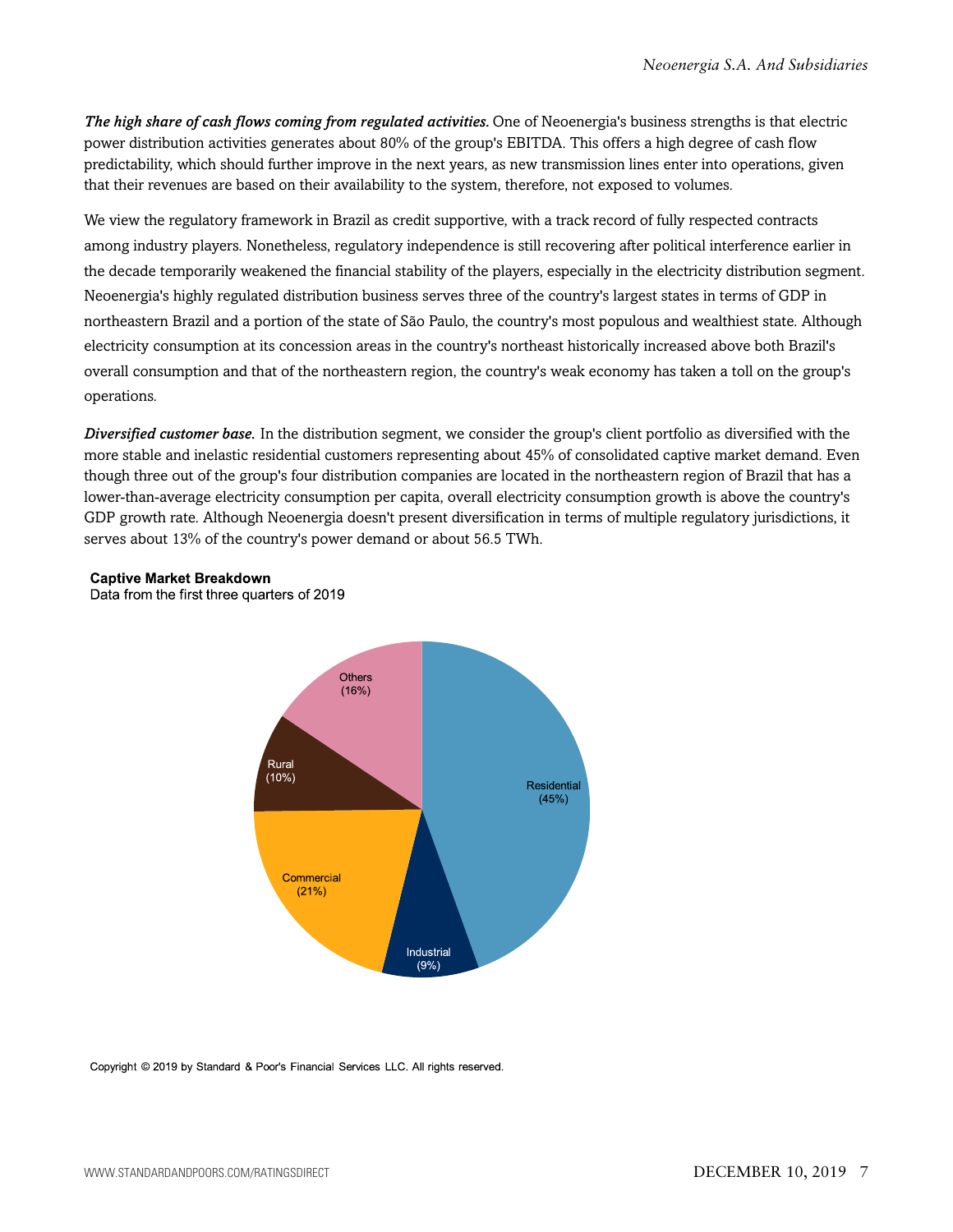*Investments to improve service quality.* Neoenergia has been continuously investing to improve the service quality at its four concession areas, boosting average duration and lowered frequency of service interruption (DEC and FEC, respectively), which are all in compliance with the regulatory standards. However, Coelba and Celpe are still presenting wider electricity losses than the regulatory level not covered through tariffs, denting their profitability.



#### **Total Energy Losses By Distribution Company** Data As Of The End Of Third Quarter Of 2019

Source: S&P Global Ratings.

Copyright © 2019 by Standard & Poor's Financial Services LLC. All rights reserved.

*Long-term contracts in the generation segment strengthen cash flow stability.* Neoenergia has a diversified power generation asset base consisting of hydro, wind, and thermal power plants that sell electricity through short- and long-term power purchase agreements in the free and regulated markets. This helps to mitigate the volatility of conditions inherent in this segment. In 2016, Neoenergia adhered to a law to protect its generation assets from hydrology risks whenever the generation scaling factor (GSF) falls below 90% for its contracts in the regulated market, which helps make cash flows more predictable. In addition, the Itapebi hydro plant sells its output to the group's trading company, which is responsible for managing Neoenergia's risk allocation to prevent cash flow volatility.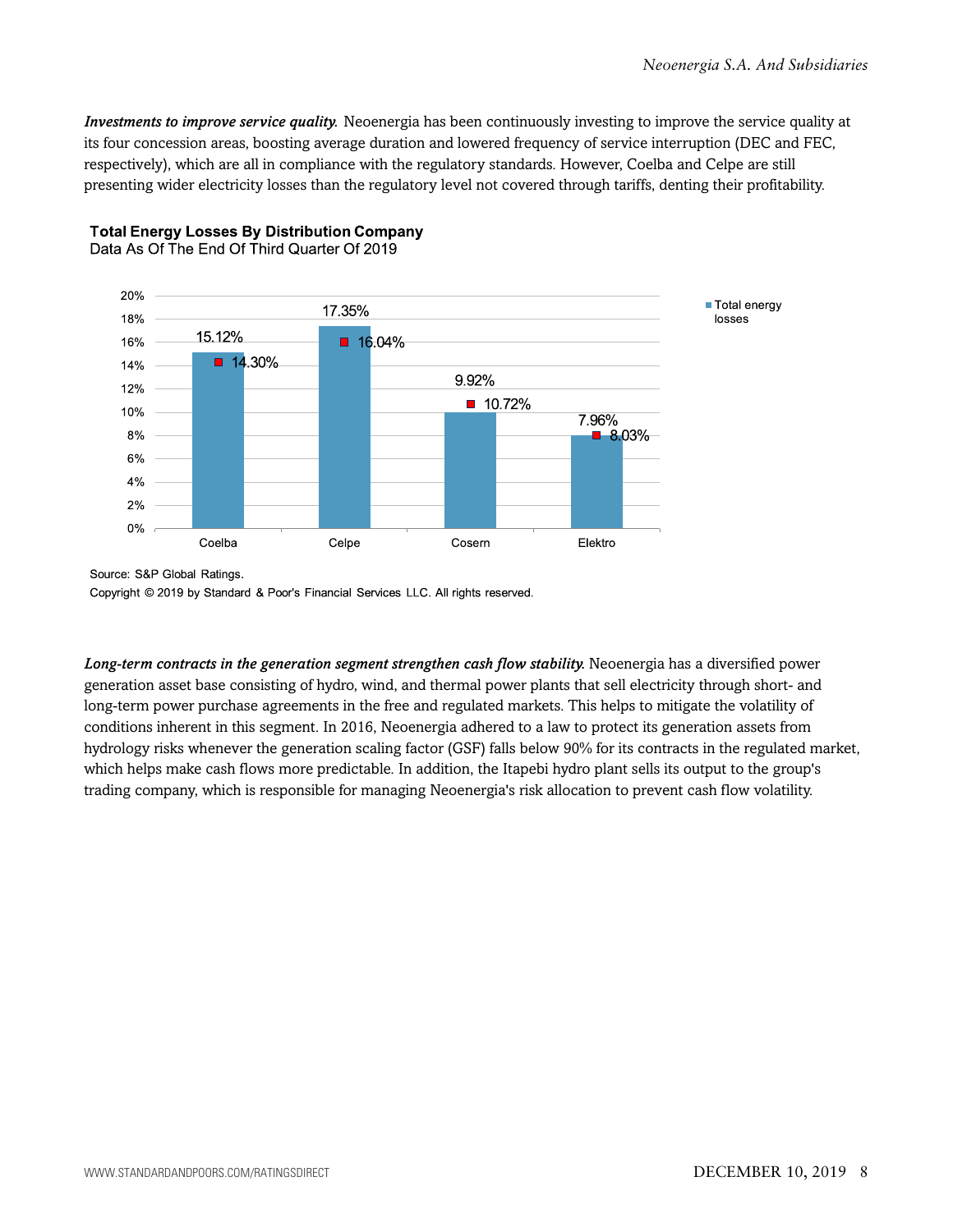#### **Installed Capacity By Source**



Copyright © 2019 by Standard & Poor's Financial Services LLC. All rights reserved.

#### Peer comparison

**Table 1**

#### Neoenergia S.A. -- Peer Comparison

| <b>Industry Sector: Electric Utility</b> |                 |                 |                                                      |                 |
|------------------------------------------|-----------------|-----------------|------------------------------------------------------|-----------------|
|                                          |                 |                 | Neoenergia S.A. CPFL Energia S.A. Enel Americas S.A. | Iberdrola S.A.  |
| Ratings as of Dec. 12, 2019              | BB-/Positive/-- | brAAA/Stable/-- | BBB/Stable/--                                        | BBB+/Stable/A-2 |
|                                          |                 |                 | --Fiscal year ended Dec. 31, 2018--                  |                 |
| (Mil. S)                                 |                 |                 |                                                      |                 |
| Revenue                                  | 5,940.7         | 6,779.8         | 13,184.1                                             | 40,158.3        |
| <b>EBITDA</b>                            | 1,313.4         | 1,417.0         | 3,456.6                                              | 10,587.5        |
| Funds from operations (FFO)              | 983.7           | 849.1           | 2,400.1                                              | 8,896.4         |
| Interest expense                         | 334.5           | 420.1           | 778.4                                                | 2,053.4         |
| Cash interest paid                       | 329.7           | 357.0           | 462.5                                                | 1,309.9         |
| Cash flow from operations                | 343.2           | 213.9           | 1,496.5                                              | 7,958.9         |
| Capital expenditure                      | 1,070.2         | 525.4           | 1,521.3                                              | 7,491.9         |
| Free operating cash flow (FOCF)          | (727.0)         | (311.5)         | (24.8)                                               | 467.0           |
| Discretionary cash flow (DCF)            | (865.1)         | (394.7)         | (616.8)                                              | (1,799.1)       |
| Cash and short-term investments          | 1,021.7         | 488.6           | 2,034.0                                              | 3,215.7         |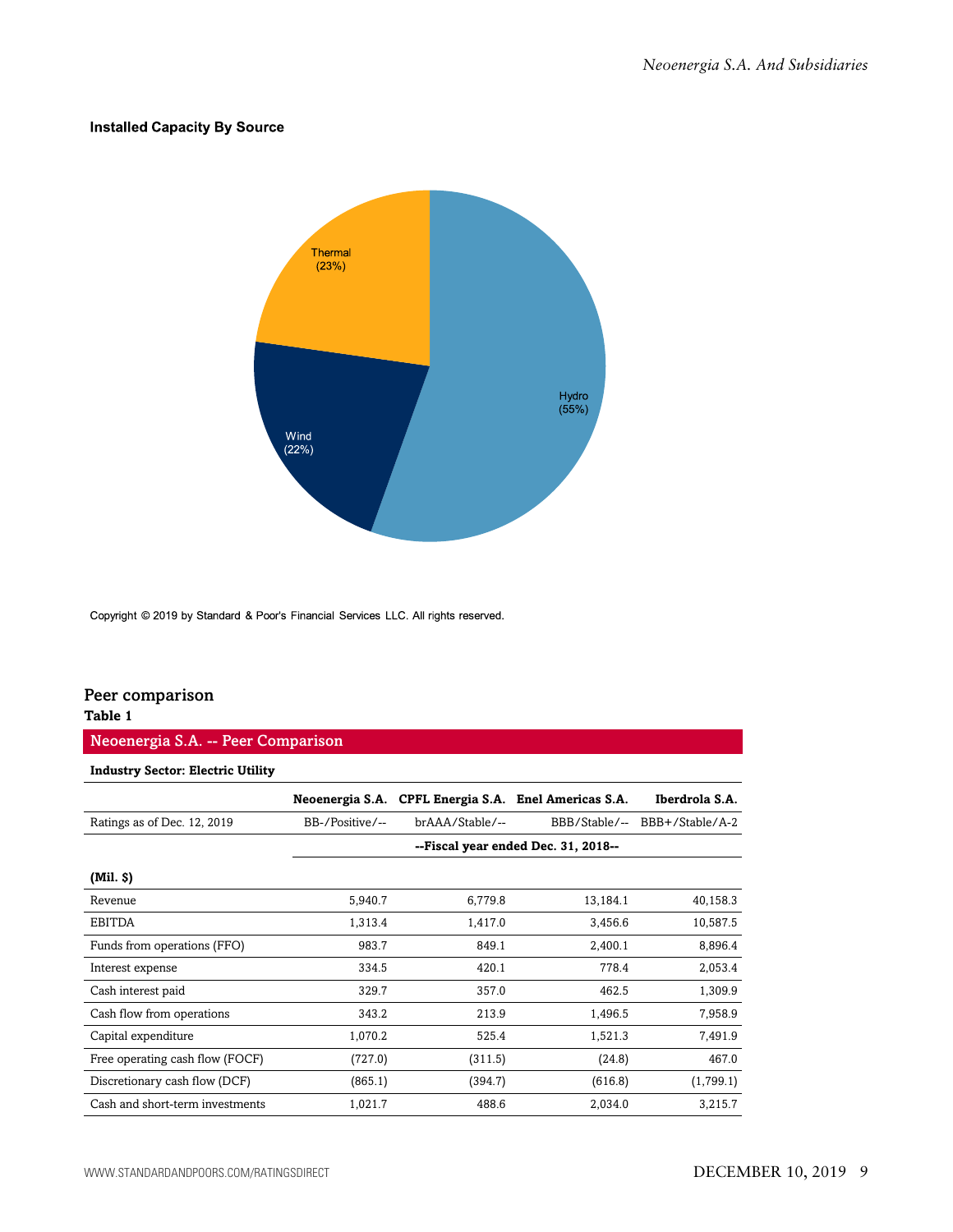#### **Table 1**

#### Neoenergia S.A. -- Peer Comparison (cont.)

#### **Industry Sector: Electric Utility**

|                                    |         |         | Neoenergia S.A. CPFL Energia S.A. Enel Americas S.A. | Iberdrola S.A. |
|------------------------------------|---------|---------|------------------------------------------------------|----------------|
| Debt                               | 4,370.3 | 4,934.6 | 7,881.6                                              | 44,685.1       |
| Equity                             | 4,540.3 | 3,237.2 | 8,831.9                                              | 49,172.6       |
| <b>Adjusted ratios</b>             |         |         |                                                      |                |
| EBITDA margin (%)                  | 22.1    | 20.9    | 26.2                                                 | 26.4           |
| Return on capital (%)              | 13.2    | 15.2    | 20.0                                                 | 7.2            |
| EBITDA interest coverage (x)       | 3.9     | 3.4     | 4.4                                                  | 5.2            |
| FFO cash interest coverage (x)     | 4.0     | 3.4     | 6.2                                                  | 7.8            |
| Debt/EBITDA (x)                    | 3.3     | 3.5     | 2.3                                                  | 4.2            |
| $FFO/debt$ $(\%)$                  | 22.5    | 17.2    | 30.5                                                 | 19.9           |
| Cash flow from operations/debt (%) | 7.9     | 4.3     | 19.0                                                 | 17.8           |
| $FOCF/debt$ $(\% )$                | (16.6)  | (6.3)   | (0.3)                                                | 1.0            |
| $DCF/debt$ $(\%)$                  | (19.8)  | (8.0)   | (7.8)                                                | (4.0)          |

We have chosen the following companies as peers for Neoenergia:

- Iberdrola, which Neoenergia's controlling shareholder;
- CPFL Energia S.A. (CPFL; brAAA/Stable/--), which is also one of the largest private players in the Brazilian electric sector; and
- Enel Americas S.A. (BBB/Stable/--), which has geographic diversification across Latin America, but Brazil is its largest market.

We believe Neoenergia compares well with CPFL in terms of size and geographic concentration, given that both companies only operate in Brazil. Enel Americas, and especially Iberdrola, are better positioned due to their operations in various regulatory jurisdictions. Neoenergia's parent has network operations in countries with well-established, stable, and predictable regulatory regimes.

### <span id="page-9-0"></span>Financial Risk: Aggressive

Our assessment of Neoenergia's financial risk profile incorporates additional debt the group needs to raise to finance its investment plan, resulting in negative free operating cash flows in the future. After peaking in 2020 and 2021, with debt to EBITDA of 3.0x-3.5x and FFO to debt of 20%-25%, we expect Neoenergia's consolidated leverage to improve gradually in the following years with the addition of cash flows especially from the transmission lines currently under construction and from its distributors, as they improve their efficiency.

#### Financial summary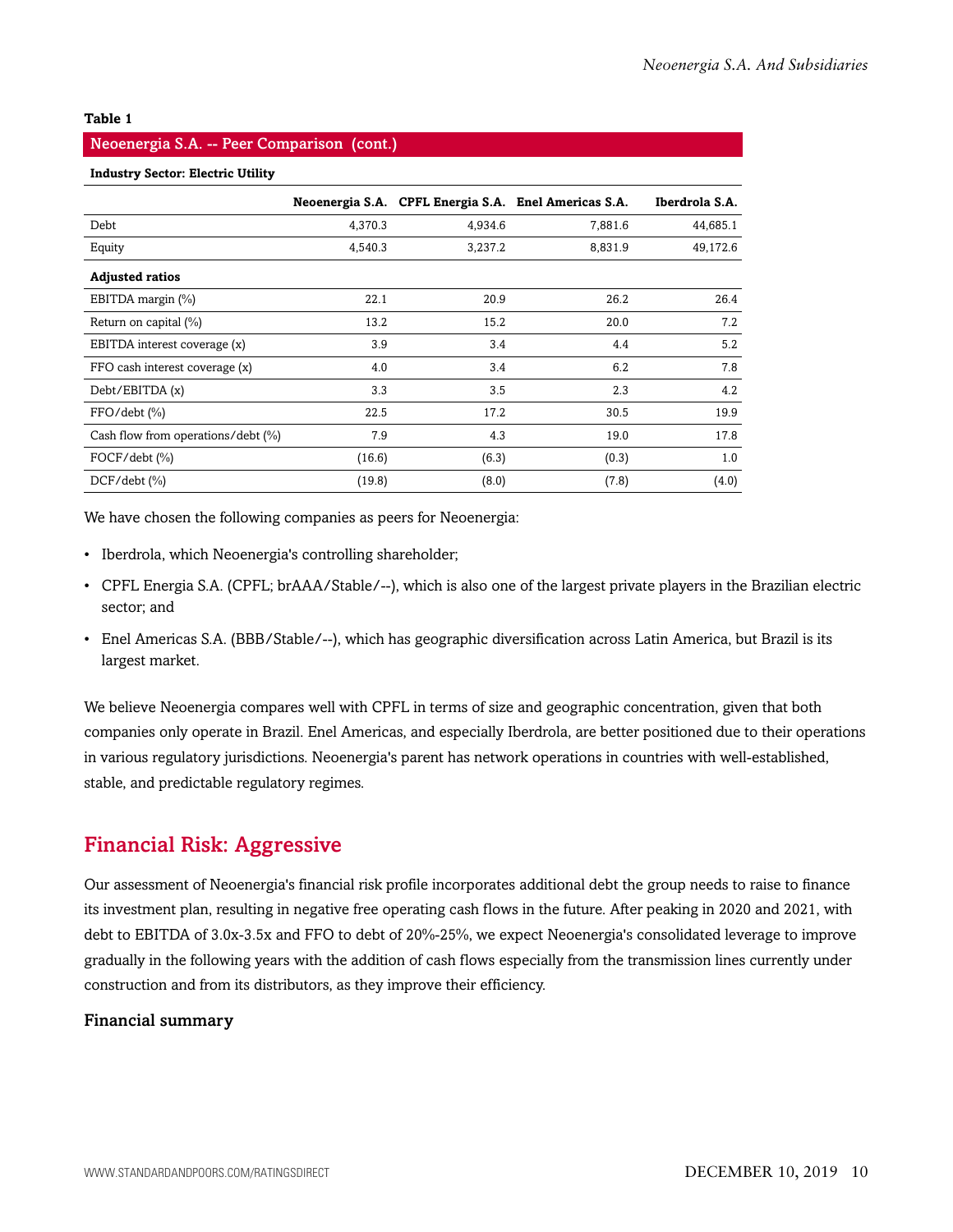#### **Table 2**

#### Neoenergia S.A. -- Financial Summary

#### **Industry Sector: Electric Utility**

|                                    | --Fiscal year ended Dec. 31-- |         |         |         |         |         |  |
|------------------------------------|-------------------------------|---------|---------|---------|---------|---------|--|
|                                    | 2019*                         | 2018    | 2017    | 2016    | 2015    | 2014    |  |
| (Mil. S)                           |                               |         |         |         |         |         |  |
| Revenue                            | 6,292.4                       | 5,940.7 | 5,227.6 | 4,126.1 | 3,764.2 | 3,900.5 |  |
| <b>EBITDA</b>                      | 1,688.6                       | 1,313.4 | 775.1   | 1,032.4 | 1,048.6 | 581.4   |  |
| Funds from operations (FFO)        | 1,321.7                       | 983.7   | 389.9   | 720.4   | 854.6   | 321.2   |  |
| Interest expense                   | 347.3                         | 334.5   | 336.3   | 330.1   | 218.2   | 202.6   |  |
| Cash interest paid                 | 288.5                         | 329.7   | 385.1   | 311.9   | 194.0   | 260.2   |  |
| Cash flow from operations          | 795.4                         | 343.2   | 209.6   | 339.6   | 607.8   | 452.0   |  |
| Capital expenditure                | 1,260.4                       | 1,070.2 | 1,149.2 | 831.6   | 540.1   | 883.8   |  |
| Free operating cash flow (FOCF)    | (465.0)                       | (727.0) | (939.6) | (492.0) | 67.7    | (431.9) |  |
| Discretionary cash flow (DCF)      | (731.4)                       | (865.1) | (945.9) | (509.8) | 6.8     | (549.9) |  |
| Cash and short-term investments    | 861.7                         | 1,021.7 | 1,169.0 | 428.1   | 655.7   | 435.2   |  |
| Gross available cash               | 861.7                         | 1,021.7 | 1,169.0 | 428.1   | 655.7   | 435.2   |  |
| Debt                               | 4,515.8                       | 4,370.3 | 4,373.9 | 3,556.2 | 2,232.6 | 2,873.3 |  |
| Equity                             | 4,562.9                       | 4,540.3 | 4,711.0 | 2,832.0 | 2,351.4 | 3,700.7 |  |
| <b>Adjusted ratios</b>             |                               |         |         |         |         |         |  |
| EBITDA margin (%)                  | 26.8                          | 22.1    | 14.8    | 25.0    | 27.9    | 14.9    |  |
| Return on capital (%)              | 15.0                          | 13.2    | 6.9     | 14.4    | 19.8    | 5.6     |  |
| EBITDA interest coverage (x)       | 5.9                           | 3.9     | 2.3     | 3.1     | 4.8     | 2.9     |  |
| FFO cash interest coverage (x)     | 5.6                           | 4.0     | 2.0     | 3.3     | 5.4     | 2.2     |  |
| Debt/EBITDA (x)                    | 2.7                           | 3.3     | 5.6     | 3.4     | 2.1     | 4.9     |  |
| FFO/debt (%)                       | 29.4                          | 22.5    | 8.9     | 20.3    | 38.3    | 11.2    |  |
| Cash flow from operations/debt (%) | 17.3                          | 7.9     | 4.8     | 9.6     | 27.2    | 15.7    |  |
| FOCF/debt (%)                      | (10.1)                        | (16.6)  | (21.5)  | (13.8)  | 3.0     | (15.0)  |  |
| $DCF/debt$ (%)                     | (15.9)                        | (19.8)  | (21.6)  | (14.3)  | 0.3     | (19.1)  |  |

<span id="page-10-0"></span>\*Twelve months ended Sept. 30.

## Liquidity: Adequate

We assess Neoenergia's liquidity as adequate because we expect its sources of cash to exceed uses by about 1.3x in the next 12 months, even if EBITDA were to fall 10%. Our assessment is also based on Neoenergia's solid relationship with banks and its standing in capital markets, as seen in debt refinancing over the past few years, particularly in 2018. We also believe the group has the appropriate mechanisms in place to face any high-impact, low-probability events with limited need for refinancing, given its flexibility to reduce the dividend payout and postpone investments under stressful conditions.

**Principal Liquidity Sources Principal Liquidity Uses**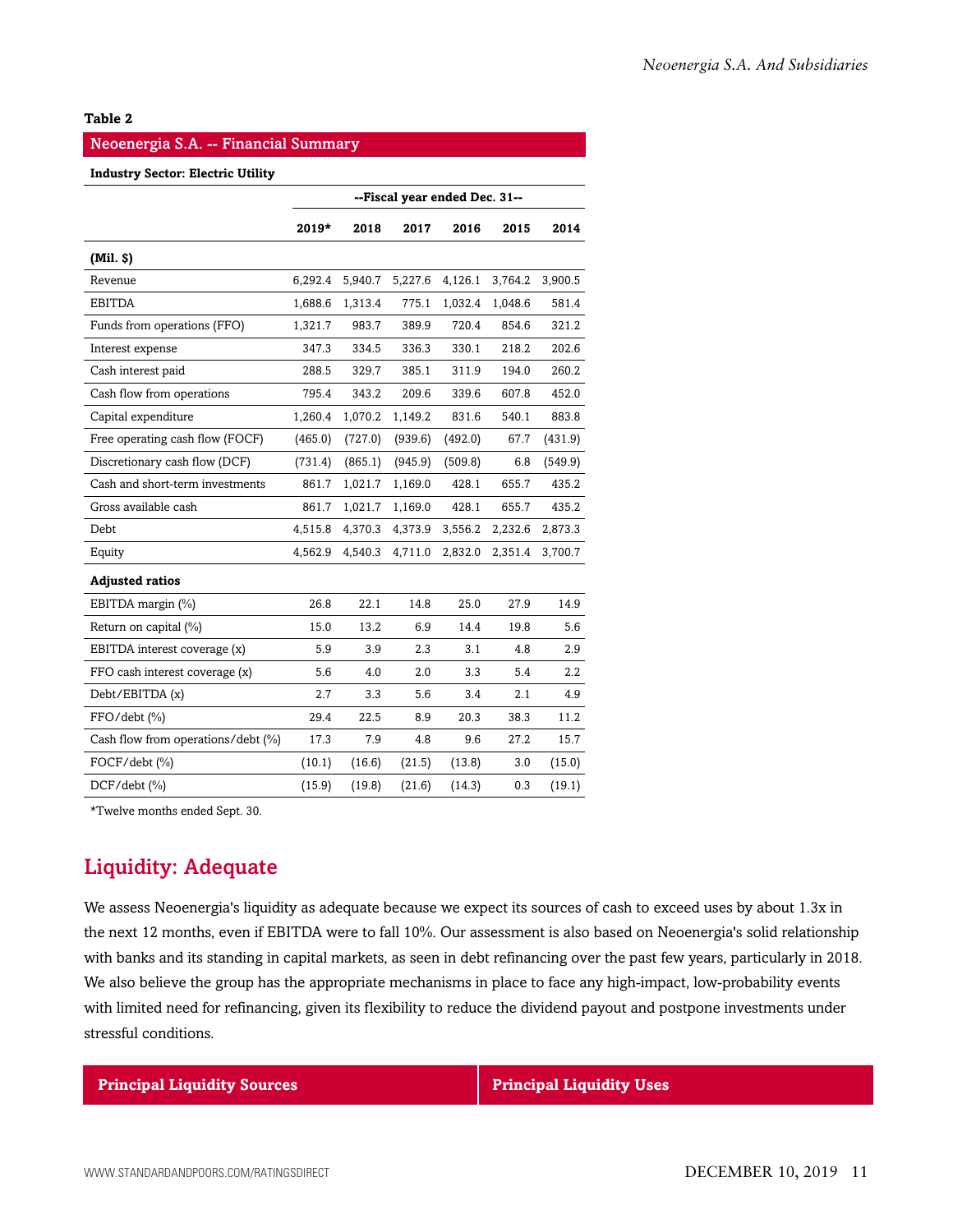| • Cash and equivalents of R\$3.8 billion as of Sept. 30, | • Short-term debt maturities of R\$2.9 billion as of |
|----------------------------------------------------------|------------------------------------------------------|
| $2019$ ; and                                             | Sept. 30, 2019;                                      |
| • Expected cash flows of about R\$4 billion in the next  | • Minimum investments of about R\$2 billion in the   |
| 12 months.                                               | next 12 months; and                                  |
|                                                          | • Minimum dividend distributions.                    |

### Debt maturities

Neoenergia has been engaged in liability management, aiming to refinance in advance its shorter-term debt maturities.

#### **Amortization Schedule**

As Of The End Of Third Quarter Of 2019. Weighted Average Maturity = 4.2 years



Source: S&P Global Ratings.

## <span id="page-11-0"></span>Covenant Analysis

Neoenergia has to comply with some covenants under its bank loans and debentures, which are measured either quarterly, semi-annually, or annually. The group has been in compliance with them, and we expect it to do so even if forecasted EBITDA were to fall 10%.

#### Main covenants: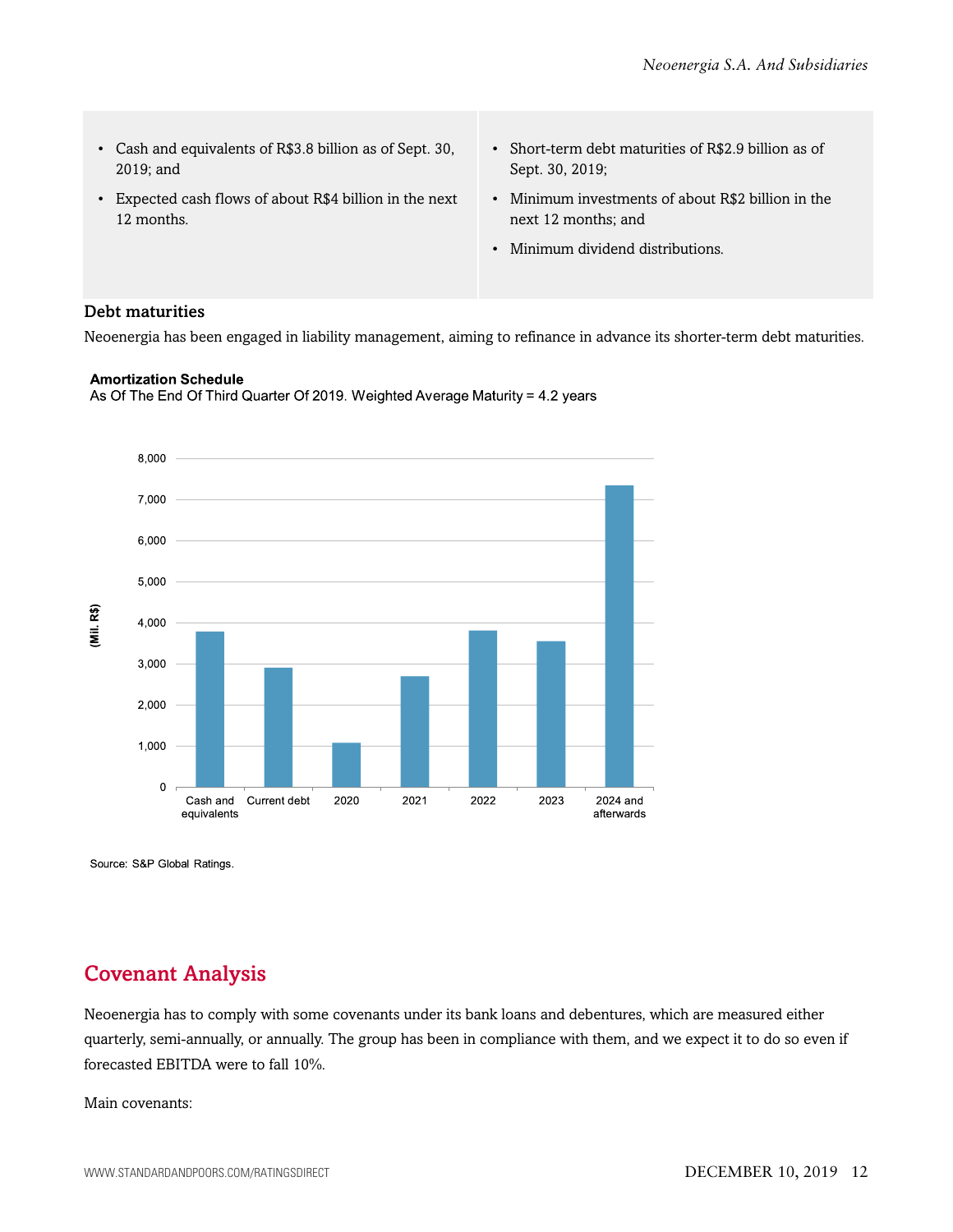- Net debt to EBITDA of up to 4.0x; and
- EBITDA to interest of at least 2.0x.

The subsidiaries are also subject to the same financial covenants, measured on a consolidated basis. The only exception is Elektro, which has the following covenants:

- Net debt to EBITDA of up to 3.0x; and
- EBITDA interest coverage of at least 2.5x.

Although the covenants for Elektro are more restrictive, we believe the subsidiary has a greater flexibility due to its lower debt than that of the group.

## <span id="page-12-0"></span>Group Influence

We consider the Brazilian operations as strategically important to Iberdrola's strategy to expand regulated activities in high-growth markets. However, Neoenergia doesn't represent a significant portion of the parent's consolidated earnings (about 15% of EBITDA in 2018), and we expect it to operate as a stand-alone entity, and not rely on the parent's direct financial support.

We believe Coelba, Celpe, Cosern, and Elektro are the group's most important subsidiaries because they're electricity distributors, responsible for more than 75% of Neoenergia's cash flows. In addition, although these subsidiaries are required by law to be separate from the group for regulatory purposes, we view that Neoenergia adopts an integrated financial strategy.

## <span id="page-12-1"></span>Issue Ratings - Subordination Risk Analysis

We rate several debt instruments of Neoenergia and its subsidiaries on Brazil national scale:

| Issue                                                 | Amount         | Maturity | Rating   |  |  |  |  |
|-------------------------------------------------------|----------------|----------|----------|--|--|--|--|
| Neoenergia S.A.                                       |                |          |          |  |  |  |  |
| 6th debentures issuance                               | R\$1.5 billion | $Jun-33$ | $brAA+$  |  |  |  |  |
| Companhia de Eletricidade do Estado da Bahia (Coelba) |                |          |          |  |  |  |  |
| 9th debentures issuance                               | R\$400 million | $Oct-21$ | brAAA    |  |  |  |  |
| 10th debentures issuance                              | R\$1.2 billion | Apr-23   | hrAAA    |  |  |  |  |
| 12th debentures issuance                              | R\$700 million | Apr-26   | hr A A A |  |  |  |  |
| Companhia Energetica de Pernambuco - CELPE            |                |          |          |  |  |  |  |
| 7th debentures issuance                               | R\$590 million | $Jan-22$ | hrAAA    |  |  |  |  |
| 8th debentures issuance                               | R\$500 million | $Jan-23$ | hr A A A |  |  |  |  |
| 10th debentures issuance                              | R\$500 million | Apr-26   | brAAA    |  |  |  |  |
| Companhia Energetica do Rio Grande do Norte (Cosern)  |                |          |          |  |  |  |  |
| 7th debentures issuance                               | R\$370 million | $Oct-24$ | brAAA    |  |  |  |  |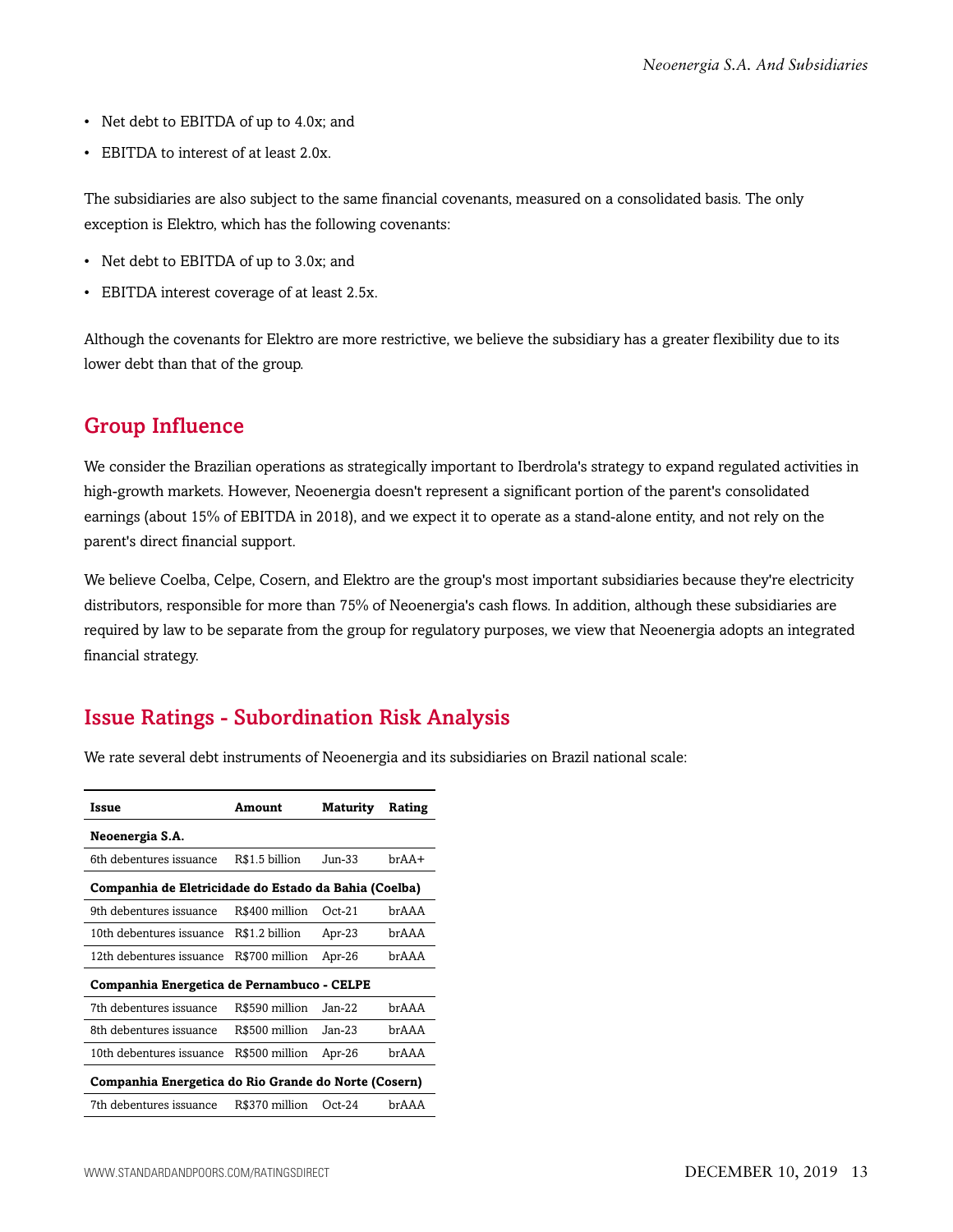| Issue                            | Maturity        | Rating   |              |  |  |
|----------------------------------|-----------------|----------|--------------|--|--|
| Elektro Redes S.A.               |                 |          |              |  |  |
| 7th debentures issuance          | R\$1.3 billion  | May-25   | <b>brAAA</b> |  |  |
| Calango 6 Energia Renovavel S.A. |                 |          |              |  |  |
| 1st debentures issuance          | R\$43.5 million | Jun-28.  | $hrAA+$      |  |  |
| Lagoa 1 Energia Renovavel S.A.   |                 |          |              |  |  |
| 1st debentures issuance          | R\$46.2 million | Mar-29   | $brAA+$      |  |  |
| NC Energia S.A.                  |                 |          |              |  |  |
| 1st debentures issuance          | R\$31.6 million | $Dec-25$ | $brAA+$      |  |  |
| Termopernambuco S.A.             |                 |          |              |  |  |
| 4th debentures issuance          | R\$800 million  | $Dec-21$ | $hrAA+$      |  |  |
| 7th debentures issuance          | R\$300 million  | Aug-23   | brAA+        |  |  |

The 'brAAA' issue-level ratings on Coelba, Celpe, Cosern, and Elektro are in line with their issuer credit rating, because these entities are the group's main operating companies, and they finance themselves mostly through unsecured debt.

The 'brAA+' issue-level rating on Neoenergia is a notch lower than the issuer credit rating because more than 95% of the consolidated debt is at the operating subsidiaries' level, indicating a structural subordination of the holding's obligations.

Finally, the 'brAA+' issue-level ratings on Calango 6, Lagoa 1, NC Energia, and Termopernambuco reflect these issuances' reliance on Neoenergia's guarantees (credit substitution). As such, we treat these debt instruments as the group's obligation; therefore, subordinated to its other obligations.

## <span id="page-13-0"></span>Reconciliation

#### **Table 3**

| Reconciliation Of Neoenergia S.A. Reported Amounts With S&P Global Ratings' Adjusted Amounts (Mil. \$) |           |                         |         |               |                                     |                                                             |                                     |
|--------------------------------------------------------------------------------------------------------|-----------|-------------------------|---------|---------------|-------------------------------------|-------------------------------------------------------------|-------------------------------------|
|                                                                                                        |           |                         |         |               | --Fiscal year ended Dec. 31, 2018-- |                                                             |                                     |
| Neoenergia S.A. reported amounts                                                                       |           |                         |         |               |                                     |                                                             |                                     |
|                                                                                                        | Debt      | Shareholders'<br>equity | Revenue | <b>EBITDA</b> | <b>Operating</b><br>income          | <b>S&amp;P Global</b><br>Ratings' adjusted<br><b>EBITDA</b> | <b>Cash flow from</b><br>operations |
|                                                                                                        | 5,439.0   | 4,456.8                 | 6,704.1 | 1,175.9       | 844.6                               | 1,313.4                                                     | 343.2                               |
| <b>S&amp;P Global Ratings' adjustments</b>                                                             |           |                         |         |               |                                     |                                                             |                                     |
| Cash taxes paid                                                                                        | $-$       | --                      |         | --            | --                                  | --                                                          |                                     |
| Cash taxes paid: Other                                                                                 | --        | --                      |         | --            | --                                  |                                                             |                                     |
| Cash interest paid                                                                                     | --        | --                      |         | --            | --                                  | (329.7)                                                     |                                     |
| Accessible cash and liquid<br>investments                                                              | (1,021.7) |                         |         |               | --                                  |                                                             |                                     |
| Income (expense) of<br>unconsolidated companies                                                        | --        |                         | --      | (14.5)        | --                                  | --                                                          |                                     |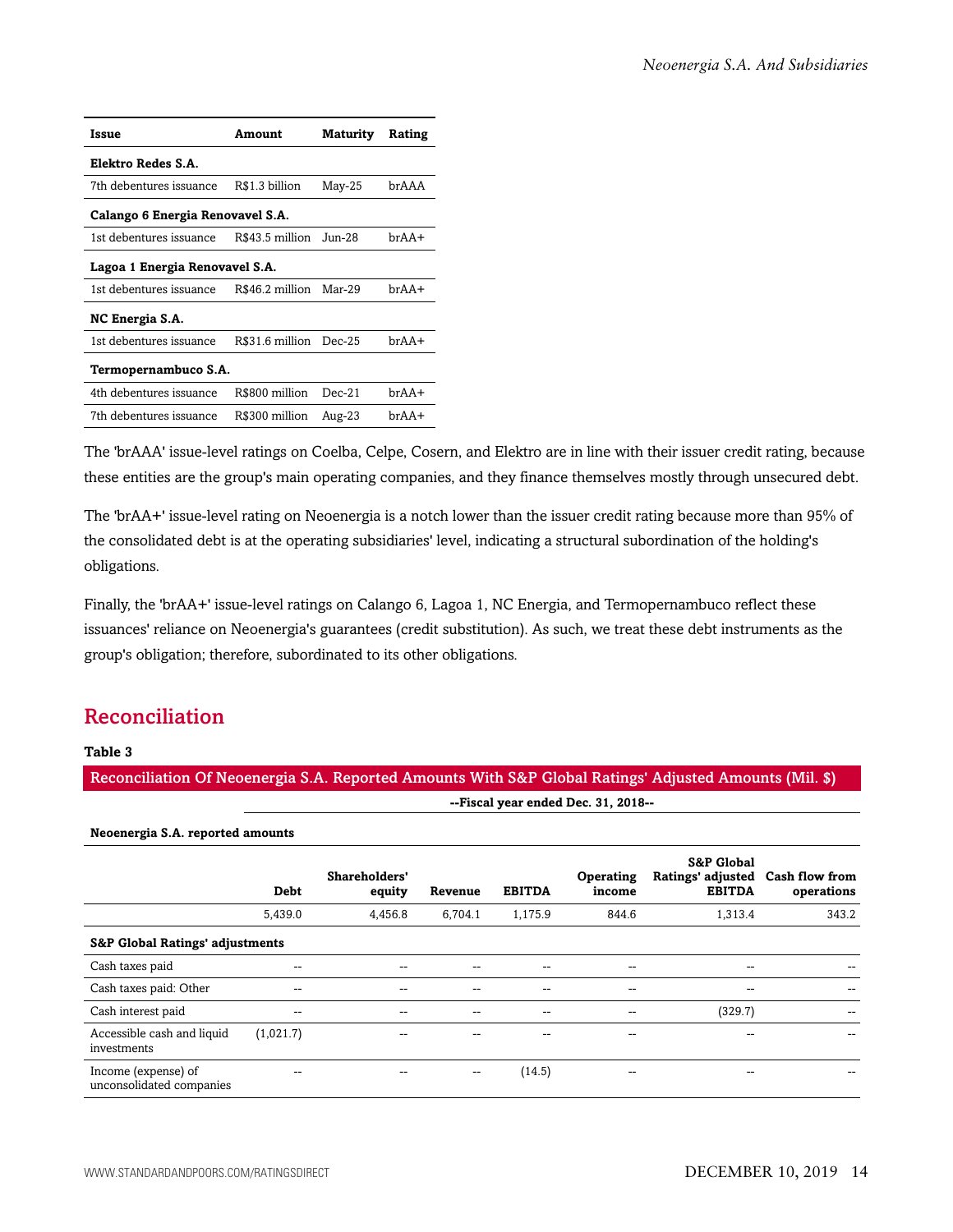#### **Table 3**

| Reconciliation Of Neoenergia S.A. Reported Amounts With S&P Global Ratings' Adjusted Amounts (Mil.<br>$\bullet$ ) (cont.) |                          |        |         |         |                |         |         |
|---------------------------------------------------------------------------------------------------------------------------|--------------------------|--------|---------|---------|----------------|---------|---------|
| Nonoperating income<br>(expense)                                                                                          | $-$                      | $-$    |         | --      | 109.6          |         |         |
| Noncontrolling<br>interest/minority interest                                                                              | --                       | 83.4   |         |         | --             |         |         |
| Debt: Workers<br>compensation/self<br>insurance                                                                           | 243.2                    | --     |         | --      | --             |         |         |
| Debt: Derivatives                                                                                                         | (290.8)                  | --     |         | --      | $\overline{a}$ | $-$     |         |
| Debt: Tax liabilities                                                                                                     | 0.6                      | --     |         |         | --             |         |         |
| Revenue: Other                                                                                                            | $\overline{\phantom{a}}$ | $\sim$ | (763.3) | (763.3) | (763.3)        | --      |         |
| COGS: Other<br>nonoperating nonrecurring<br>items                                                                         |                          |        |         | 915.5   | 915.5          |         |         |
| Depreciation and<br>amortization: Other                                                                                   | --                       | --     |         | --      | (5.9)          |         |         |
| Working capital: Taxes                                                                                                    | --                       | $\sim$ | --      | $-$     | --             |         | 66.4    |
| Working capital: Other                                                                                                    | --                       | ٠.     |         | --      | --             |         | 396.4   |
| Operating cash flow:<br>Taxes                                                                                             |                          |        |         |         | --             |         | (66.4)  |
| Operating cash flow: Other                                                                                                |                          |        |         |         | --             |         | (396.4) |
| Total adjustments                                                                                                         | (1,068.7)                | 83.4   | (763.3) | 137.6   | 255.9          | (329.7) |         |

#### **S&P Global Ratings' adjusted amounts**

| Debt    | Equity  | Revenue | <b>EBITDA</b> | <b>EBIT</b> | operations | Funds from Cash flow from<br>operations |
|---------|---------|---------|---------------|-------------|------------|-----------------------------------------|
| 4.370.3 | 4.540.3 | 5.940.7 | 1.313.4       | .100.5      | 983.7      | 343.2                                   |

## <span id="page-14-0"></span>Ratings Score Snapshot

#### Issuer Credit Rating

BB-/Positive/--

#### Business risk: Satisfactory

- Country risk: Moderately high
- Industry risk: Low
- Competitive position: Satisfactory

#### Financial risk: Aggressive

• Cash flow/leverage: Aggressive

Anchor: bb

#### Modifiers

• Diversification/portfolio effect: Neutral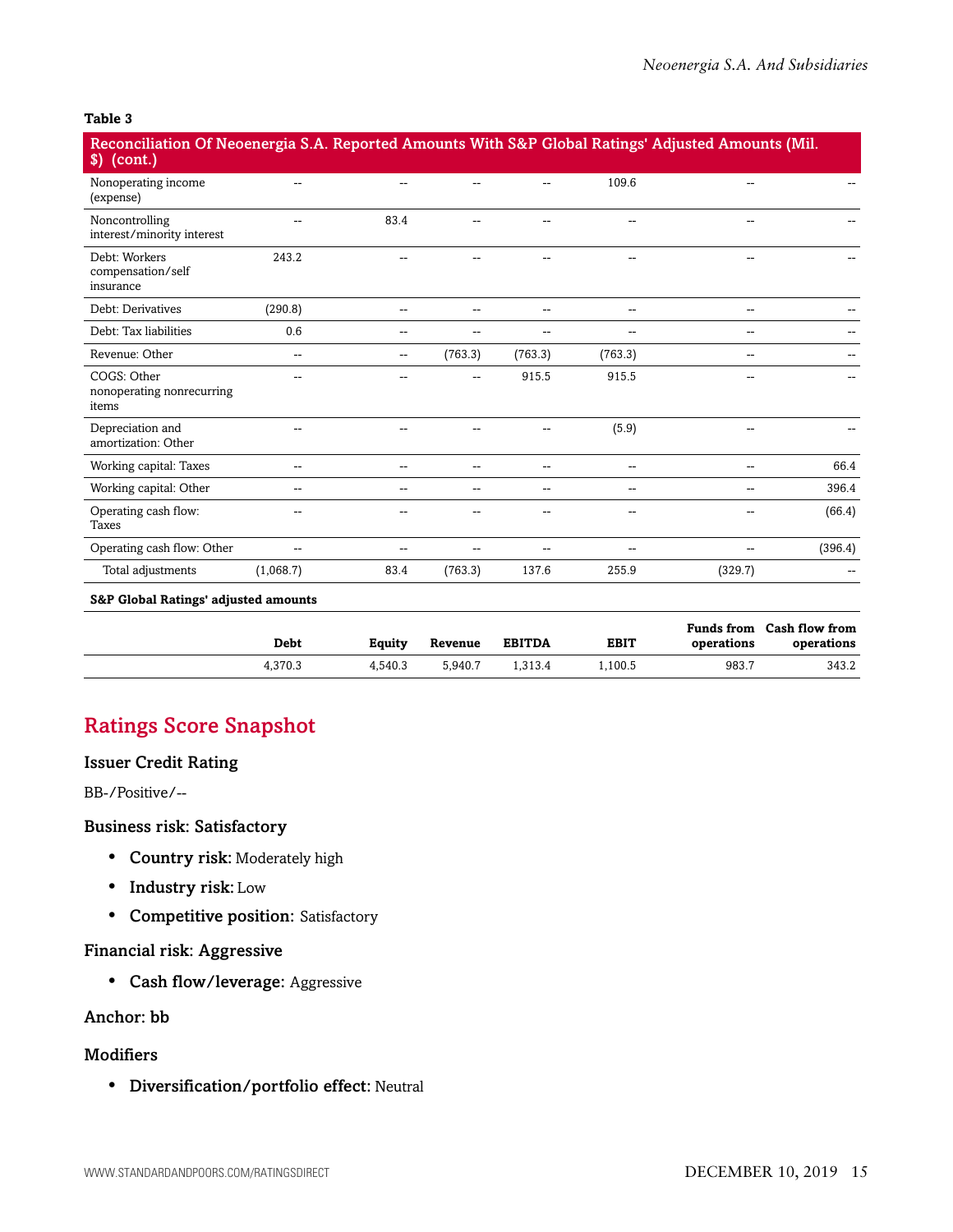- Capital structure: Negative
- Financial policy: Neutral
- Liquidity: Adequate
- Management and governance: Fair
- Comparable rating analysis: Neutral

Stand-alone credit profile : bb

- Group credit profile: bbb
- Entity status within group: Strategically important (no impact)

## <span id="page-15-0"></span>Related Criteria

- General Criteria: Methodology For National And Regional Scale Credit Ratings, June 25, 2018
- Criteria Corporates General: Reflecting Subordination Risk In Corporate Issue Ratings, March 28, 2018
- General Criteria: Guarantee Criteria, Oct. 21, 2016
- Criteria | Corporates | General: Methodology And Assumptions: Liquidity Descriptors For Global Corporate Issuers, Dec. 16, 2014
- Criteria Corporates Industrials: Key Credit Factors For The Unregulated Power And Gas Industry, March 28, 2014
- General Criteria: Country Risk Assessment Methodology And Assumptions, Nov. 19, 2013
- Criteria | Corporates | Utilities: Key Credit Factors For The Regulated Utilities Industry, Nov. 19, 2013
- Criteria | Corporates | General: Corporate Methodology: Ratios And Adjustments, Nov. 19, 2013
- Criteria | Corporates | General: Corporate Methodology, Nov. 19, 2013
- General Criteria: Group Rating Methodology, Nov. 19, 2013
- General Criteria: Ratings Above The Sovereign--Corporate And Government Ratings: Methodology And Assumptions, Nov. 19, 2013
- General Criteria: Methodology: Industry Risk, Nov. 19, 2013
- General Criteria: Methodology: Management And Governance Credit Factors For Corporate Entities And Insurers, Nov. 13, 2012
- General Criteria: Stand-Alone Credit Profiles: One Component Of A Rating, Oct. 1, 2010
- General Criteria: Use Of CreditWatch And Outlooks, Sept. 14, 2009

## <span id="page-15-1"></span>Related Research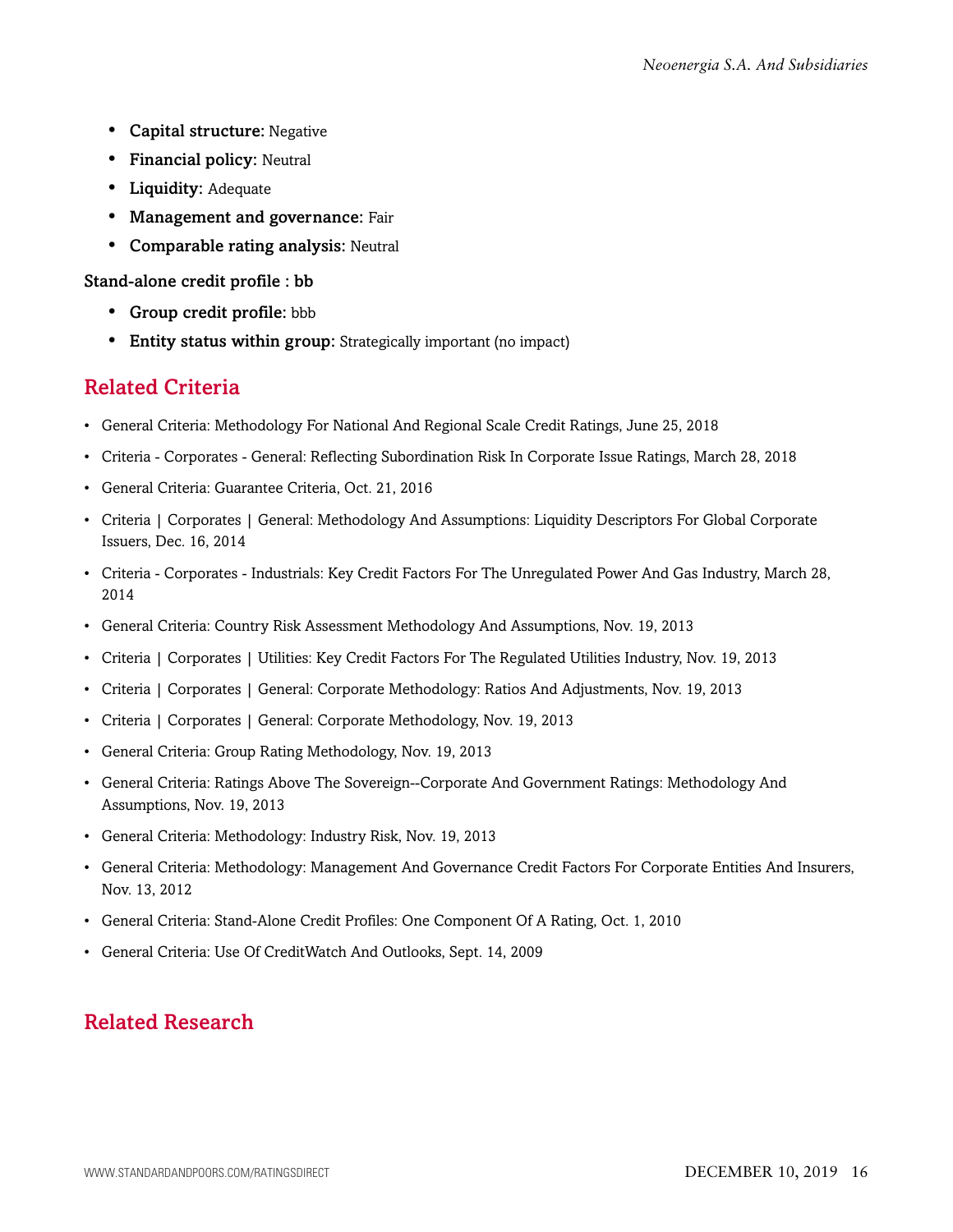| <b>Business And Financial Risk Matrix</b> |                               |        |              |                  |                   |                  |  |  |
|-------------------------------------------|-------------------------------|--------|--------------|------------------|-------------------|------------------|--|--|
|                                           | <b>Financial Risk Profile</b> |        |              |                  |                   |                  |  |  |
| <b>Business Risk Profile</b>              | Minimal                       | Modest | Intermediate | Significant      | <b>Aggressive</b> | Highly leveraged |  |  |
| Excellent                                 | $a$ aa $/a$ a $+$             | aa     | $a+/a$       | $a-$             | bbb               | $bbb-/bb+$       |  |  |
| Strong                                    | aa/aa-                        | $a+/a$ | $a$ -/bbb+   | bbb              | $bb+$             | bb               |  |  |
| Satisfactory                              | $a/a$ -                       | bbb+   | bbb/bbb-     | $bbb-b$ -/ $bb+$ | bb                | $b+$             |  |  |
| Fair                                      | bbb/bbb-                      | bbb-   | $bb+$        | bb               | bb-               | b                |  |  |
| Weak                                      | $bb+$                         | $bb+$  | bb           | bb-              | $b+$              | $b/b$ -          |  |  |
| Vulnerable                                | bb-                           | bb-    | $bb-7b+$     | $b+$             | b                 | b-               |  |  |

### Ratings Detail (As Of December 10, 2019)\*

| Neoenergia S.A.                                  |                       |  |  |  |  |  |
|--------------------------------------------------|-----------------------|--|--|--|--|--|
| <b>Issuer Credit Rating</b>                      | BB-/Positive/--       |  |  |  |  |  |
| <b>Brazil National Scale</b>                     | brAAA/Stable/brA-1+   |  |  |  |  |  |
| <b>Issuer Credit Ratings History</b>             |                       |  |  |  |  |  |
| 12-Dec-2019                                      | BB-/Positive/--       |  |  |  |  |  |
| 12-Jan-2018                                      | BB-/Stable/--         |  |  |  |  |  |
| 16-Aug-2017                                      | BB/Negative/--        |  |  |  |  |  |
| 23-May-2017                                      | BB/Watch Neg/--       |  |  |  |  |  |
| 17-Feb-2016                                      | BB/Negative/--        |  |  |  |  |  |
| 10-Sep-2015                                      | BB+/Negative/--       |  |  |  |  |  |
| 31-Mar-2015                                      | BBB-/Negative/--      |  |  |  |  |  |
| 11-Jul-2018<br><b>Brazil National Scale</b>      | brAAA/Stable/brA-1+   |  |  |  |  |  |
| 12-Jan-2018                                      | brAA-/Stable/brA-1+   |  |  |  |  |  |
| 16-Aug-2017                                      | brAA-/Negative/brA-1+ |  |  |  |  |  |
| 23-May-2017                                      | brAA-/Watch Neg/brA-1 |  |  |  |  |  |
| 17-Feb-2016                                      | brAA-/Negative/brA-1  |  |  |  |  |  |
| 10-Sep-2015                                      | brAA+/Negative/brA-1  |  |  |  |  |  |
| 04-May-2015                                      | brAAA/Negative/brA-1+ |  |  |  |  |  |
| 31-Mar-2015                                      | brAAA/Negative/--     |  |  |  |  |  |
| <b>Related Entities</b>                          |                       |  |  |  |  |  |
| Companhia de Eletricidade do Estado da Bahia     |                       |  |  |  |  |  |
| <b>Issuer Credit Rating</b>                      | BB-/Positive/--       |  |  |  |  |  |
| <b>Brazil National Scale</b>                     | brAAA/Stable/--       |  |  |  |  |  |
| Senior Unsecured<br><b>Brazil National Scale</b> | brAAA                 |  |  |  |  |  |
| Companhia Energetica de Pernambuco (CELPE)       |                       |  |  |  |  |  |
| <b>Issuer Credit Rating</b>                      | BB-/Positive/--       |  |  |  |  |  |
| <b>Brazil National Scale</b>                     | brAAA/Stable/--       |  |  |  |  |  |
| Senior Unsecured<br><b>Brazil National Scale</b> | brAAA                 |  |  |  |  |  |
| Companhia Energetica do Rio Grande do Norte      |                       |  |  |  |  |  |
| <b>Issuer Credit Rating</b>                      | BB-/Positive/--       |  |  |  |  |  |
|                                                  |                       |  |  |  |  |  |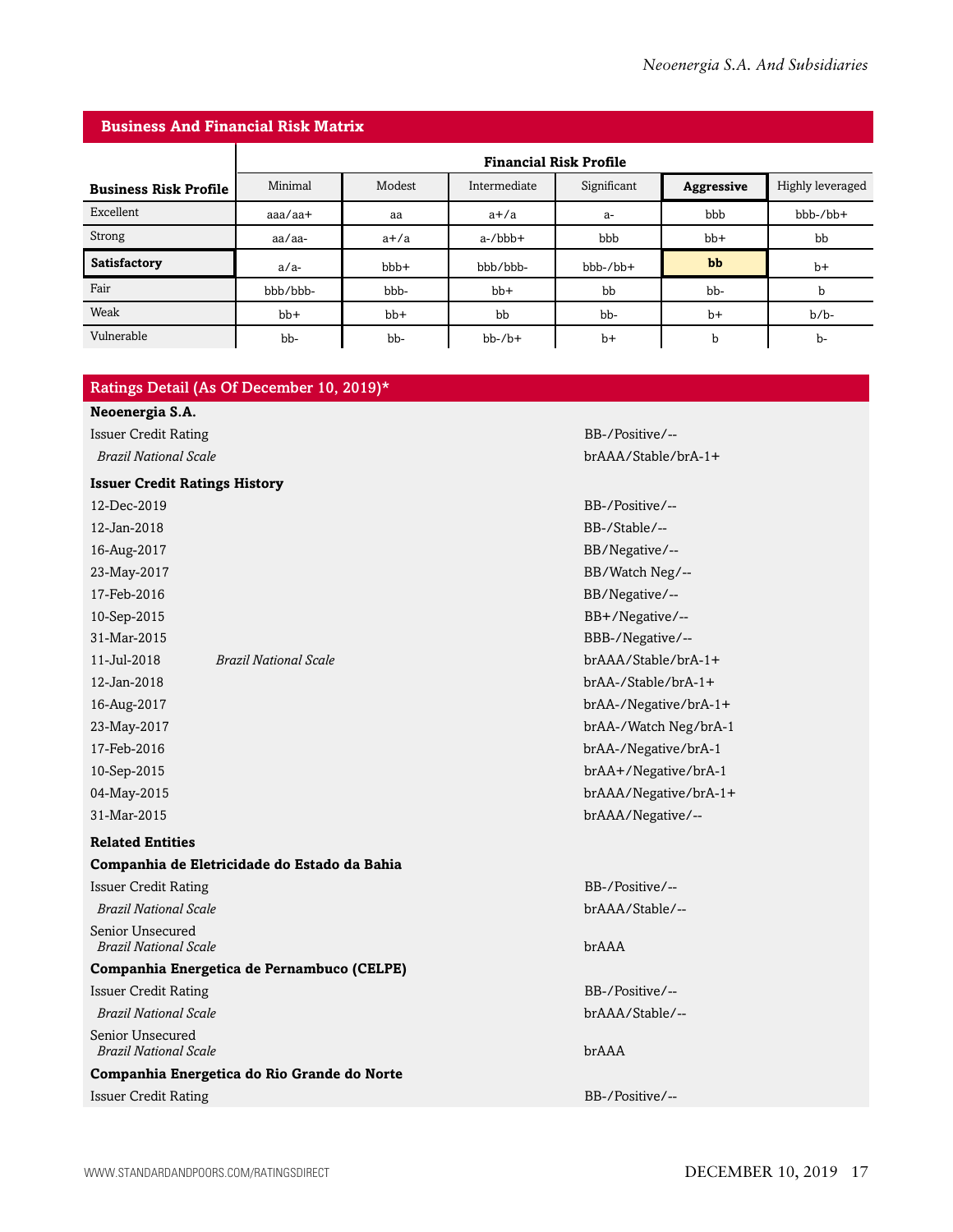| Ratings Detail (As Of December 10, 2019)*(cont.) |  |  |  |  |  |  |
|--------------------------------------------------|--|--|--|--|--|--|
| brAAA/Stable/--                                  |  |  |  |  |  |  |
| brAAA                                            |  |  |  |  |  |  |
|                                                  |  |  |  |  |  |  |
|                                                  |  |  |  |  |  |  |
| brAAA/Stable/--                                  |  |  |  |  |  |  |
| brAAA                                            |  |  |  |  |  |  |
|                                                  |  |  |  |  |  |  |

\*Unless otherwise noted, all ratings in this report are global scale ratings. S&P Global Ratings' credit ratings on the global scale are comparable across countries. S&P Global Ratings' credit ratings on a national scale are relative to obligors or obligations within that specific country. Issue and debt ratings could include debt guaranteed by another entity, and rated debt that an entity guarantees.